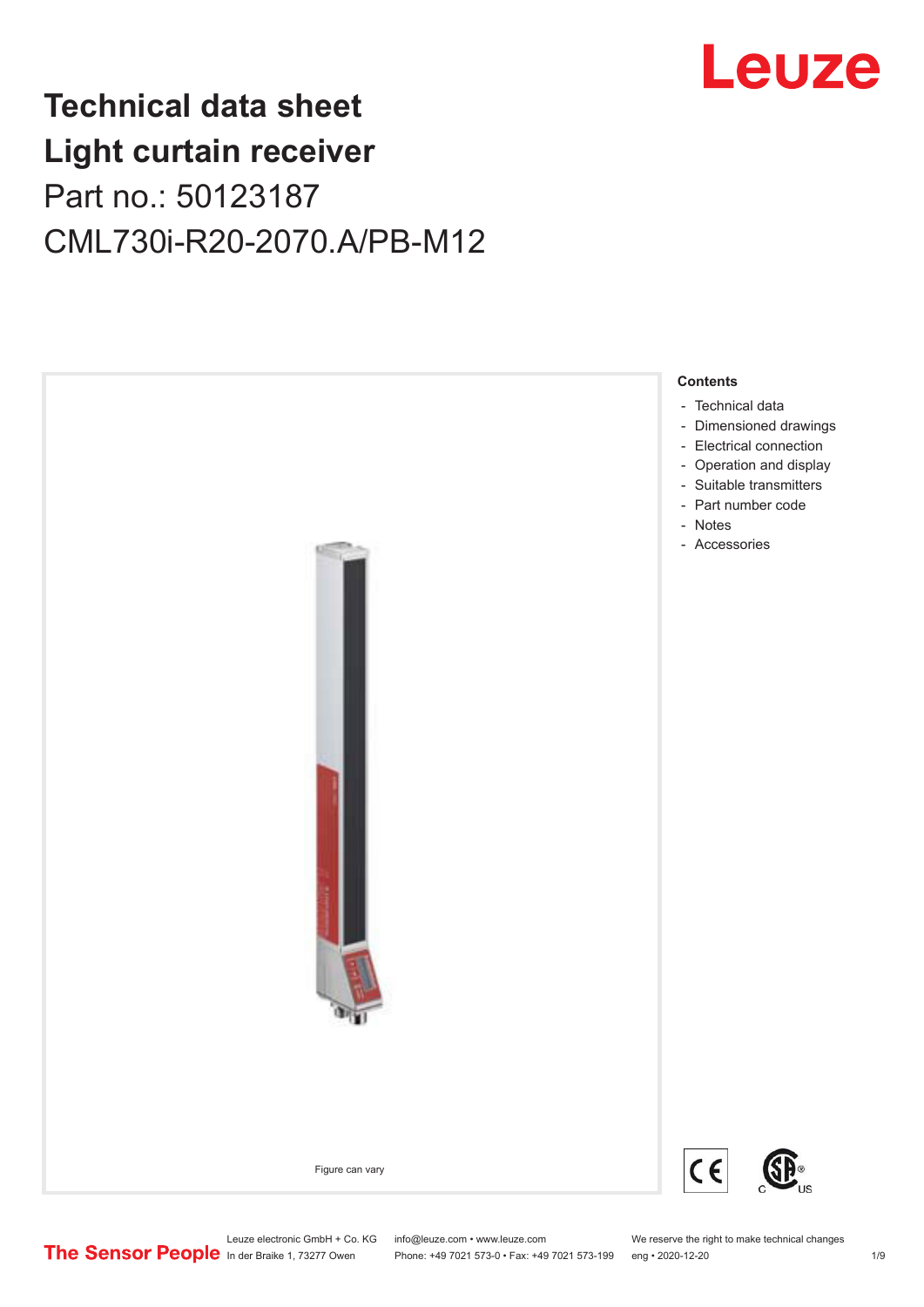## <span id="page-1-0"></span>**Technical data**

# Leuze

#### **Basic data**

| Dasit uata                                        |                                            |
|---------------------------------------------------|--------------------------------------------|
| <b>Series</b>                                     | 730                                        |
| <b>Operating principle</b>                        | Throughbeam principle                      |
| Device type                                       | Receiver                                   |
| <b>Contains</b>                                   | 2x BT-NC sliding block                     |
| <b>Application</b>                                | Detection of transparent objects           |
|                                                   | Object measurement                         |
|                                                   |                                            |
| <b>Special version</b>                            |                                            |
| <b>Special version</b>                            | Crossed-beam scanning                      |
|                                                   | Diagonal-beam scanning                     |
|                                                   | Parallel-beam scanning                     |
|                                                   |                                            |
| <b>Optical data</b>                               |                                            |
| <b>Operating range</b>                            | Guaranteed operating range                 |
| <b>Operating range</b>                            | 0.39.5m                                    |
| Operating range, transparent media                | 0.33.5m                                    |
| <b>Operating range limit</b>                      | Typical operating range                    |
| <b>Operating range limit</b>                      | $0.212$ m                                  |
| <b>Measurement field length</b>                   | 2,070 mm                                   |
| <b>Number of beams</b>                            |                                            |
|                                                   | 104 Piece(s)                               |
| Beam spacing                                      | 20 mm                                      |
| Measurement data                                  |                                            |
| Minimum object diameter                           | 30 mm                                      |
|                                                   |                                            |
| <b>Electrical data</b>                            |                                            |
| <b>Protective circuit</b>                         | Polarity reversal protection               |
|                                                   | Short circuit protected                    |
|                                                   | <b>Transient protection</b>                |
|                                                   |                                            |
| Performance data                                  |                                            |
| Supply voltage U <sub>B</sub>                     | 18  30 V, DC                               |
| <b>Residual ripple</b>                            | 0  15 %, From $U_{\rm B}$                  |
| <b>Open-circuit current</b>                       | 0  435 mA, The specified values refer      |
|                                                   | to the entire package consisting of trans- |
|                                                   | mitter and receiver.                       |
|                                                   |                                            |
| Inputs/outputs selectable<br>Output current, max. | 100 mA                                     |
| Input resistance                                  | $6,000 \Omega$                             |
|                                                   |                                            |
| Number of inputs/outputs selectable 2 Piece(s)    |                                            |
| Type                                              | Inputs/outputs selectable                  |
| Voltage type, outputs                             | DC                                         |
| Switching voltage, outputs                        | Typ. $U_R / 0 V$                           |
| Voltage type, inputs                              | DC                                         |
| Switching voltage, inputs                         | high: $\geq 6V$                            |
|                                                   | $low: \leq 4V$                             |
|                                                   |                                            |
| Input/output 1                                    |                                            |
| Activation/disable delay                          | 1 <sub>ms</sub>                            |
| <b>Timing</b>                                     |                                            |
| Cycle time                                        | $1.19$ ms                                  |
| Response time per beam                            | $10 \mu s$                                 |
|                                                   |                                            |
| <b>Interface</b>                                  |                                            |
| Type                                              | PROFIBUS DP                                |
|                                                   |                                            |

| <b>PROFIBUS DP</b>             |                              |
|--------------------------------|------------------------------|
| <b>Function</b>                | Process                      |
|                                |                              |
| <b>Service interface</b>       |                              |
| Type                           | IO-Link                      |
| <b>IO-Link</b>                 |                              |
| <b>Function</b>                | Configuration via software   |
|                                | Service                      |
|                                |                              |
| <b>Connection</b>              |                              |
| <b>Number of connections</b>   | 2 Piece(s)                   |
| Plug outlet                    | Axial                        |
|                                |                              |
| <b>Connection 1</b>            |                              |
| <b>Function</b>                | Configuration interface      |
|                                | Connection to transmitter    |
|                                | Signal IN                    |
|                                | Signal OUT                   |
|                                | Voltage supply               |
| <b>Type of connection</b>      | Connector                    |
|                                |                              |
| <b>Thread size</b>             | M12                          |
| Type                           | Male                         |
| <b>Material</b>                | Metal                        |
| No. of pins                    | 8-pin                        |
| Encoding                       | A-coded                      |
|                                |                              |
| <b>Connection 2</b>            |                              |
| <b>Function</b>                | <b>BUS IN</b>                |
|                                | <b>BUS OUT</b>               |
| <b>Type of connection</b>      | Connector                    |
| <b>Thread size</b>             | M12                          |
| Type                           | Female                       |
| <b>Material</b>                | Metal                        |
| No. of pins                    | 5-pin                        |
| Encoding                       | B-coded                      |
|                                |                              |
| <b>Mechanical data</b>         |                              |
| Design                         | Cubic                        |
| Dimension (W x H x L)          | 29 mm x 35.4 mm x 2,155 mm   |
| <b>Housing material</b>        | Metal                        |
| <b>Metal housing</b>           | Aluminum                     |
| Lens cover material            | Plastic                      |
| Net weight                     | $2,200$ g                    |
| <b>Housing color</b>           | Silver                       |
| Type of fastening              | Groove mounting              |
|                                | Via optional mounting device |
|                                |                              |
| <b>Operation and display</b>   |                              |
| Type of display                | LED                          |
|                                | OLED display                 |
| <b>Number of LEDs</b>          | 2 Piece(s)                   |
|                                |                              |
| Type of configuration          | Software                     |
|                                | Teach-in                     |
| <b>Operational controls</b>    | Membrane keyboard            |
| <b>Environmental data</b>      |                              |
|                                |                              |
| Ambient temperature, operation | $-3060 °C$                   |
| Ambient temperature, storage   | $-40$ 70 °C                  |
|                                |                              |
|                                |                              |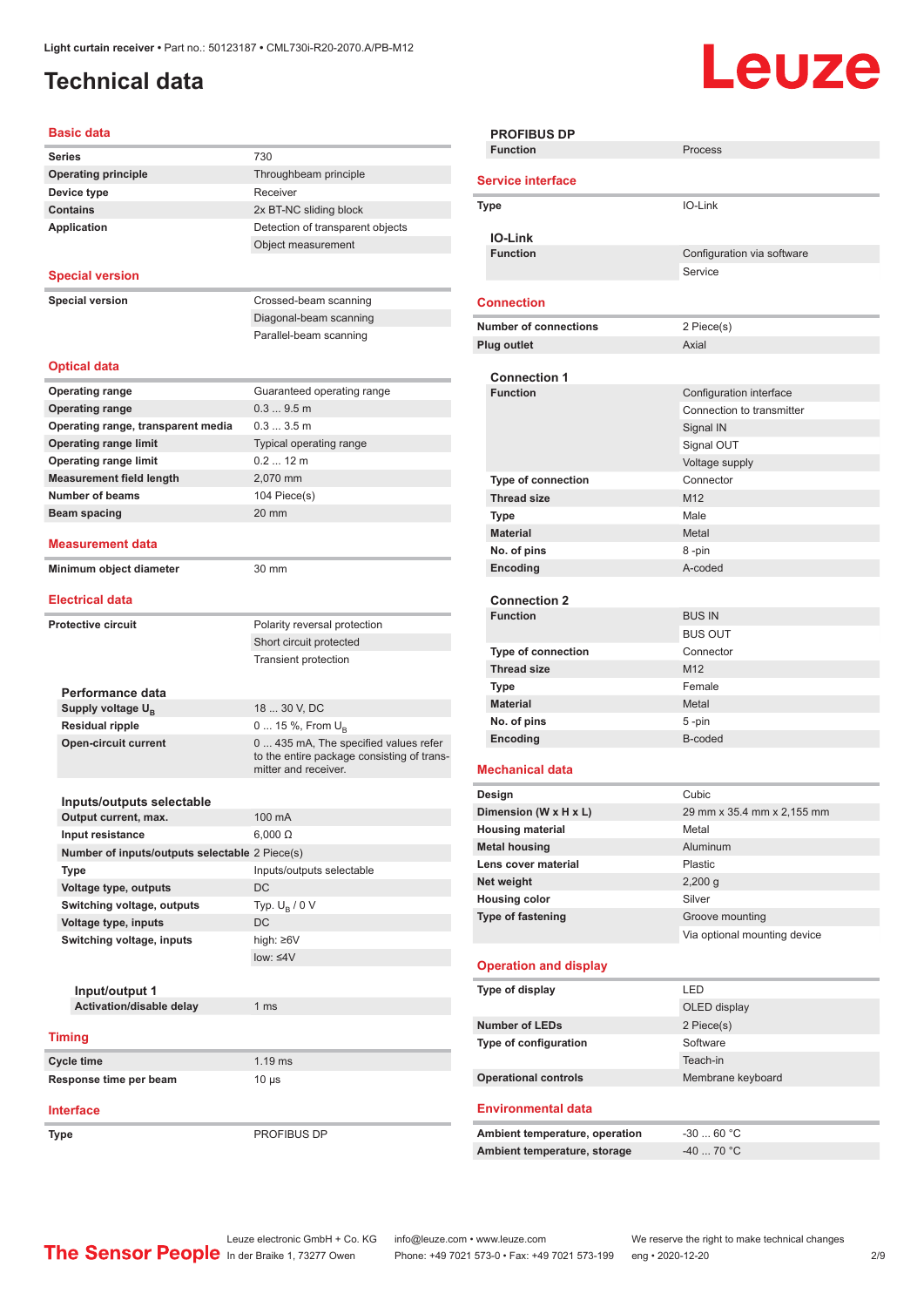## **Technical data**

# Leuze

#### **Certifications**

| Degree of protection     | IP 65         |
|--------------------------|---------------|
| <b>Protection class</b>  | Ш             |
| <b>Certifications</b>    | c CSA US      |
| <b>Standards applied</b> | IEC 60947-5-2 |
|                          |               |

#### **Classification**

| <b>Customs tariff number</b> | 90314990 |
|------------------------------|----------|
| eCl@ss 5.1.4                 | 27270910 |
| eCl@ss 8.0                   | 27270910 |
| eCl@ss 9.0                   | 27270910 |
| eCl@ss 10.0                  | 27270910 |
| eCl@ss 11.0                  | 27270910 |
| <b>ETIM 5.0</b>              | EC002549 |
| <b>ETIM 6.0</b>              | EC002549 |
| <b>ETIM 7.0</b>              | EC002549 |
|                              |          |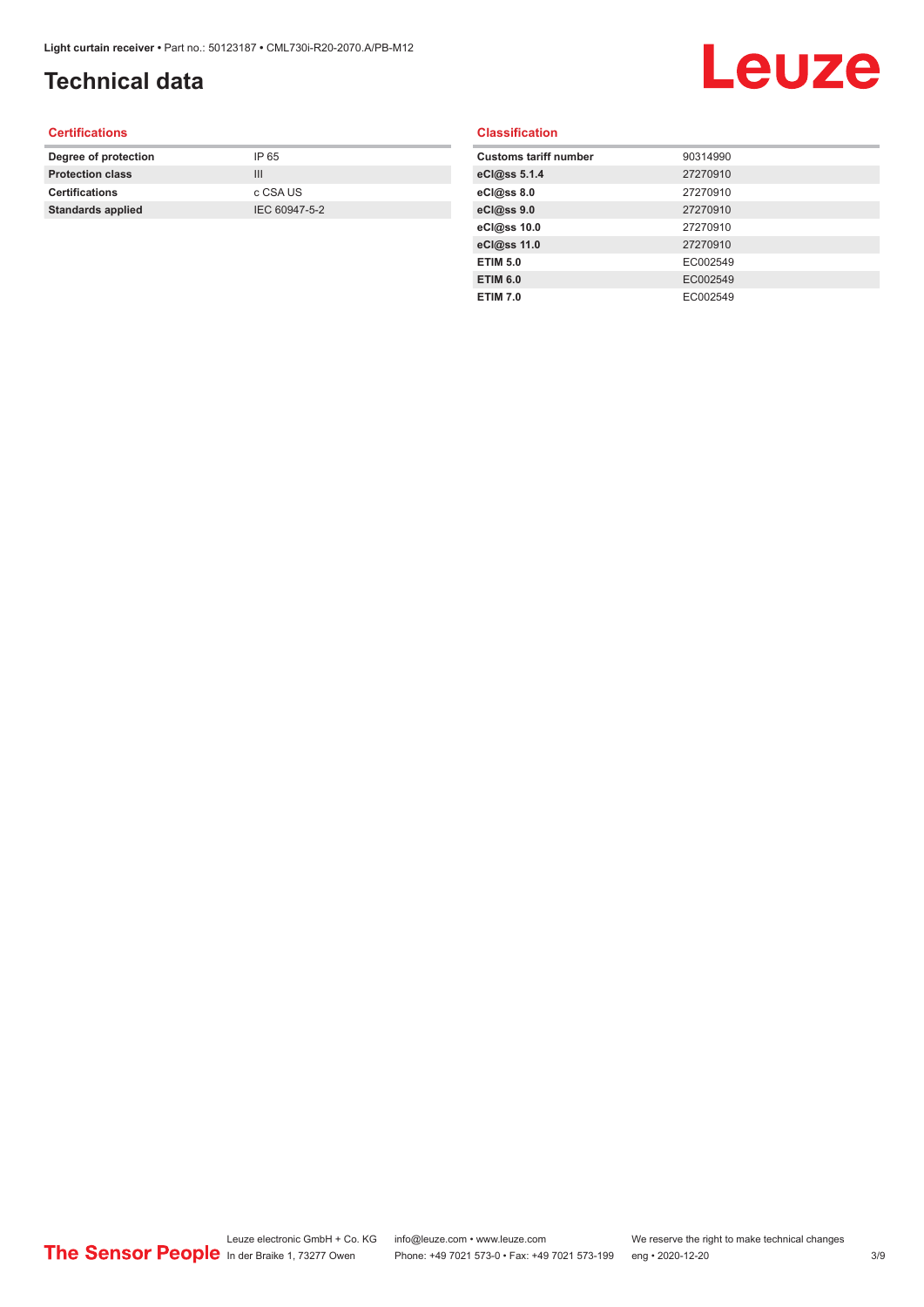#### <span id="page-3-0"></span>**Dimensioned drawings**

All dimensions in millimeters



- A Beam spacing 20 mm
- B Measurement field length 2070 mm
- F M6 thread
- G Fastening groove
- 
- T Transmitter
- R Receiver
- Y 5 mm

Leuze electronic GmbH + Co. KG info@leuze.com • www.leuze.com We reserve the right to make technical changes<br>
The Sensor People in der Braike 1, 73277 Owen Phone: +49 7021 573-0 • Fax: +49 7021 573-199 eng • 2020-12-20 Phone: +49 7021 573-0 • Fax: +49 7021 573-199 eng • 2020-12-20 4/9

## **Leuze**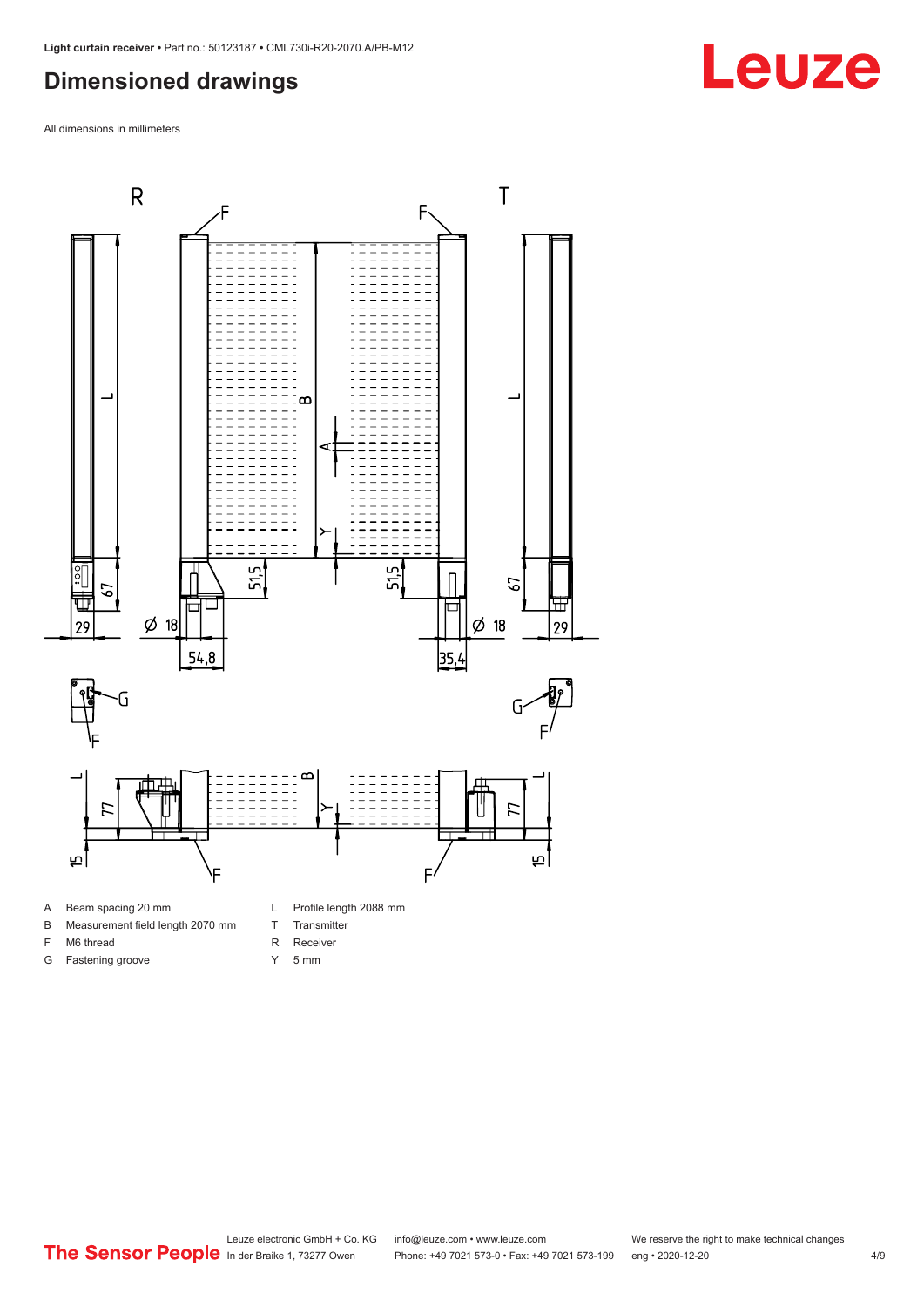#### <span id="page-4-0"></span>**Dimensioned drawings**





## **Electrical connection**

**Connection 1**

| <b>Function</b>    | Configuration interface   |
|--------------------|---------------------------|
|                    | Connection to transmitter |
|                    | Signal IN                 |
|                    | Signal OUT                |
|                    | Voltage supply            |
| Type of connection | Connector                 |
| <b>Thread size</b> | M12                       |
| <b>Type</b>        | Male                      |
| <b>Material</b>    | Metal                     |
| No. of pins        | 8-pin                     |
| Encoding           | A-coded                   |

#### **Pin Pin assignment**

|                | $V +$            |  |  |
|----------------|------------------|--|--|
| $\overline{2}$ | I/O <sub>1</sub> |  |  |
| 3              | <b>GND</b>       |  |  |
| $\overline{4}$ | IO-Link          |  |  |
| 5              | I/O <sub>2</sub> |  |  |
| 6              | RS 485 Tx+       |  |  |
|                | RS 485 Tx+       |  |  |
| 8              | <b>FE/SHIELD</b> |  |  |
|                |                  |  |  |



#### **Connection 2**

| <b>Function</b>    | <b>BUS IN</b>  |
|--------------------|----------------|
|                    | <b>BUS OUT</b> |
| Type of connection | Connector      |
| <b>Thread size</b> | M12            |
| <b>Type</b>        | Female         |
| <b>Material</b>    | Metal          |
| No. of pins        | $5$ -pin       |
| Encoding           | B-coded        |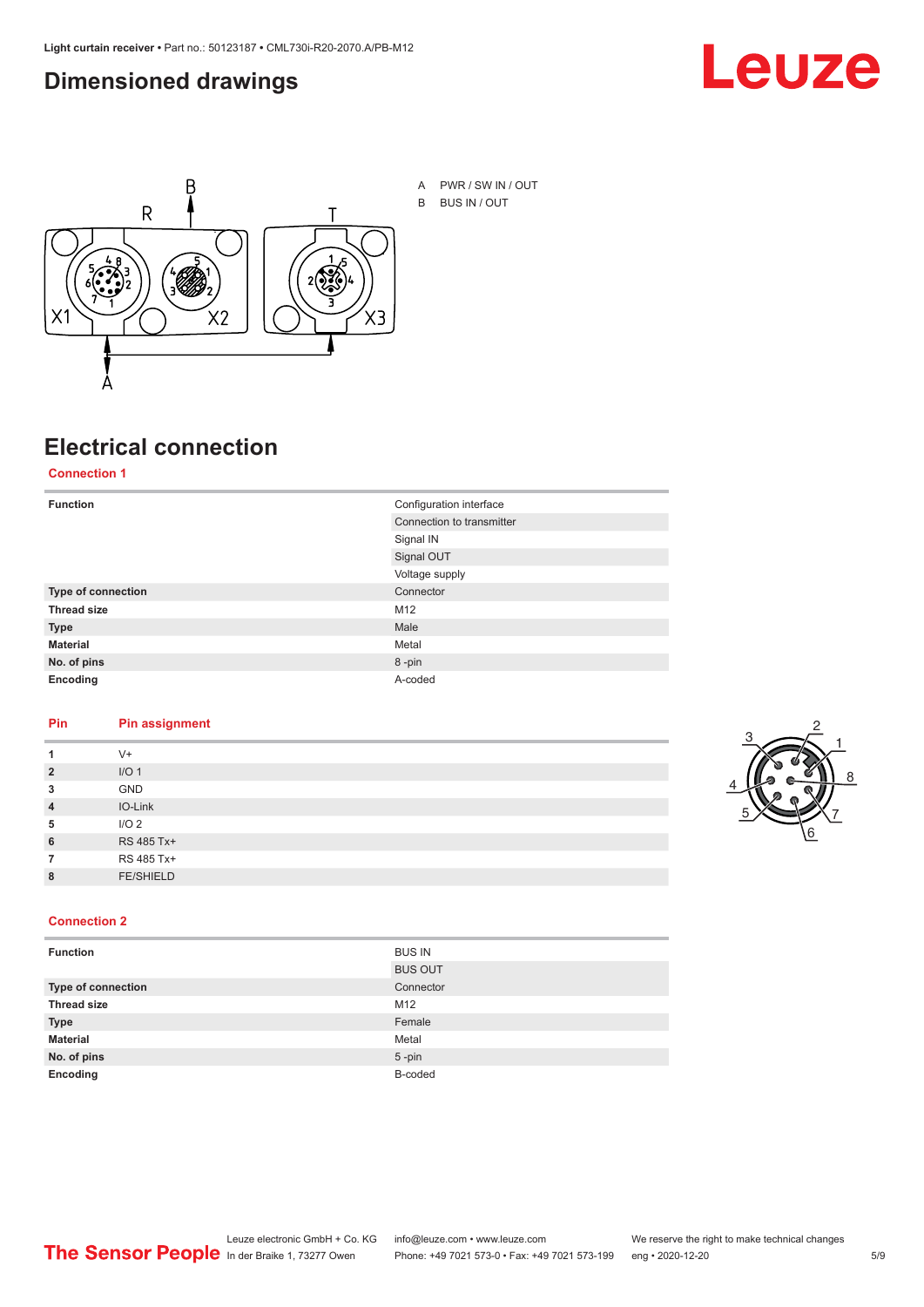### <span id="page-5-0"></span>**Electrical connection**

#### **Pin Pin assignment 1** V+ **2** Tx-**3** PB GND **4** Tx+ **5** FE/SHIELD 3 2 1 5 4

## **Operation and display**

| <b>LED</b>     | <b>Display</b>           | <b>Meaning</b>                         |
|----------------|--------------------------|----------------------------------------|
|                | Green, continuous light  | Operational readiness                  |
|                | Green, flashing          | Teach / error                          |
| $\overline{2}$ | Yellow, continuous light | Light path free, with function reserve |
|                | Yellow, flashing         | No function reserve                    |
|                | Off                      | Object detected                        |

#### **Suitable transmitters**

| Part no. | <b>Designation</b>         | <b>Article</b>               | <b>Description</b>                                                       |
|----------|----------------------------|------------------------------|--------------------------------------------------------------------------|
| 50118641 | CML730i-T20-<br>2070.A-M12 | Light curtain<br>transmitter | Operating range: 0.3  9.5 m<br>Connection: Connector, M12, Axial, 5 -pin |

#### **Part number code**

Part designation: **CML7XXi-YZZ-AAAA.BCCCDDD-EEEFFF**

| <b>CML</b>   | <b>Operating principle</b><br>Measuring light curtain                                                                                     |
|--------------|-------------------------------------------------------------------------------------------------------------------------------------------|
| 7XXi         | <b>Series</b><br>720i: 720i series<br>730i: 730i series                                                                                   |
| Y            | Device type<br>T: transmitter<br>R: receiver                                                                                              |
| <b>ZZ</b>    | <b>Beam spacing</b><br>$05:5$ mm<br>10:10 mm<br>20:20 mm<br>40:40 mm                                                                      |
| <b>AAAA</b>  | Measurement field length [mm], dependent on beam spacing                                                                                  |
| B            | Equipment<br>A: connector outlet, axial<br>R: rear connector outlet                                                                       |
| $_{\rm ccc}$ | Interface<br>L: IO-Link<br>/CN: CANopen<br>/PB: PROFIBUS<br>/PN: PROFINET<br>/CV: Analog current and voltage output<br>/D3: RS 485 Modbus |

**Leuze**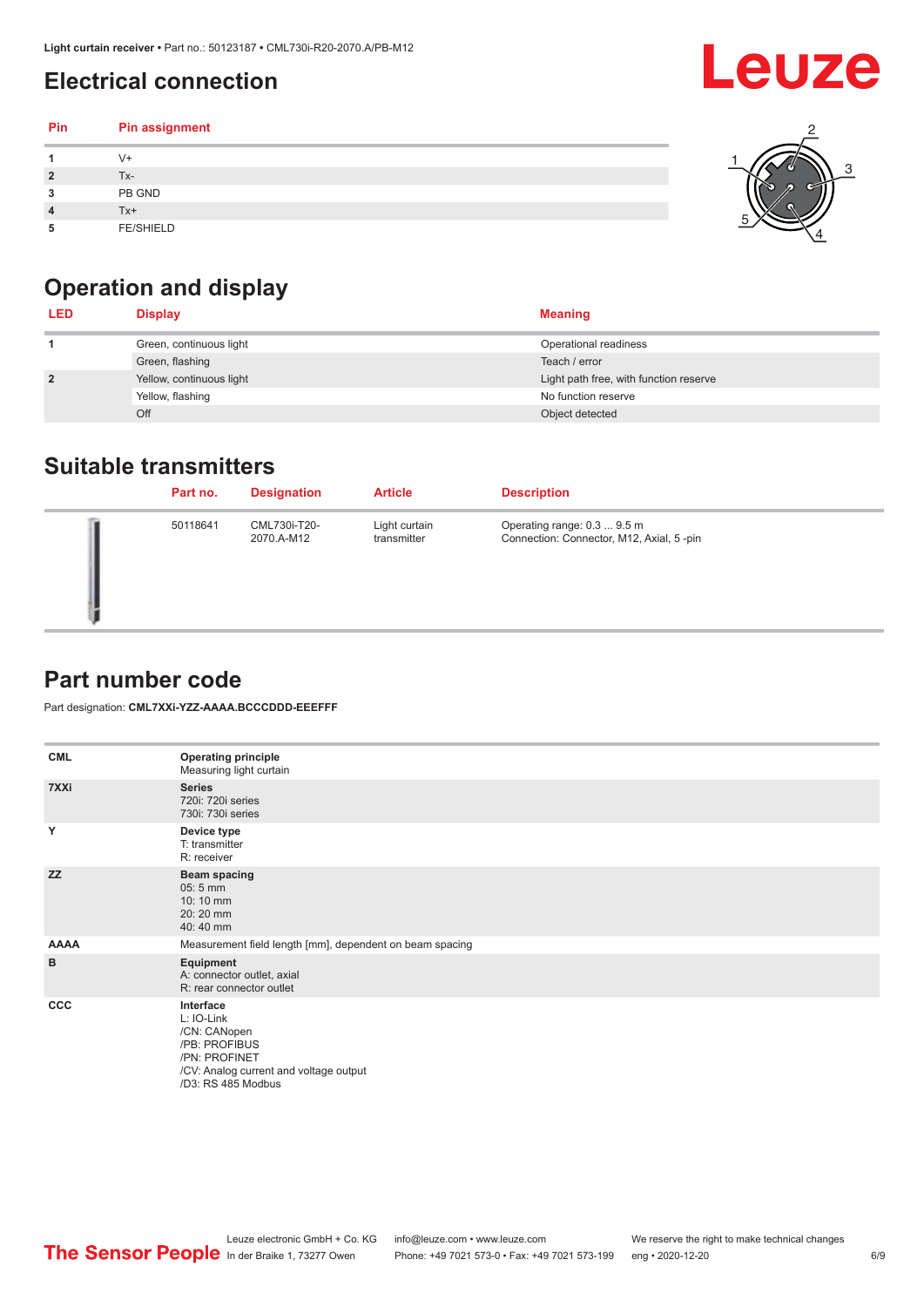#### <span id="page-6-0"></span>**Part number code**



| <b>DDD</b> | <b>Special equipment</b><br>-PS: Power Setting                                                  |
|------------|-------------------------------------------------------------------------------------------------|
| <b>EEE</b> | <b>Electrical connection</b><br>M12: M12 connector                                              |
| <b>FFF</b> | -EX: Explosion protection                                                                       |
|            |                                                                                                 |
|            | <b>Note</b>                                                                                     |
|            | $\&$ A list with all available device types can be found on the Leuze website at www.leuze.com. |

#### **Notes**

| Observe intended use!                                                                                                                                                                                                            |
|----------------------------------------------------------------------------------------------------------------------------------------------------------------------------------------------------------------------------------|
| $\%$ This product is not a safety sensor and is not intended as personnel protection.<br>$\%$ The product may only be put into operation by competent persons.<br>$\%$ Only use the product in accordance with its intended use. |
|                                                                                                                                                                                                                                  |



#### **For UL applications:**

ª For UL applications, use is only permitted in Class 2 circuits in accordance with the NEC (National Electric Code). ª These proximity switches shall be used with UL Listed Cable assemblies rated 30V, 0.5A min, in the field installation, or equivalent (categories: CYJV/ CYJV7 or PVVA/PVVA7)

#### **Accessories**

## Connection technology - Connection cables

|        | Part no. | <b>Designation</b>     | <b>Article</b>   | <b>Description</b>                                                                                                                                         |
|--------|----------|------------------------|------------------|------------------------------------------------------------------------------------------------------------------------------------------------------------|
| 2<br>W | 50132079 | KD U-M12-5A-V1-<br>050 | Connection cable | Connection 1: Connector, M12, Axial, Female, A-coded, 5-pin<br>Connection 2: Open end<br>Shielded: No<br>Cable length: 5,000 mm<br>Sheathing material: PVC |

#### Connection technology - Y distribution cables

|             |   | Part no. | <b>Designation</b>          | <b>Article</b>        | <b>Description</b>                                                                                                                                                                                                                                                                                  |
|-------------|---|----------|-----------------------------|-----------------------|-----------------------------------------------------------------------------------------------------------------------------------------------------------------------------------------------------------------------------------------------------------------------------------------------------|
| 圔<br>⋿<br>٣ | ø | 50118183 | K-Y1 M12A-5m-<br>M12A-S-PUR | Interconnection cable | Connection 1: Connector, M12, Axial, Female, A-coded, 5-pin<br>Connection 2: Connector, M12, Axial, Male, A-coded, 5-pin<br>Connection 3: Connector, M12, Axial, Female, A-coded, 8-pin<br>Shielded: Yes<br>Cable length fork 1: 5,000 mm<br>Cable length fork 2: 150 mm<br>Sheathing material: PUR |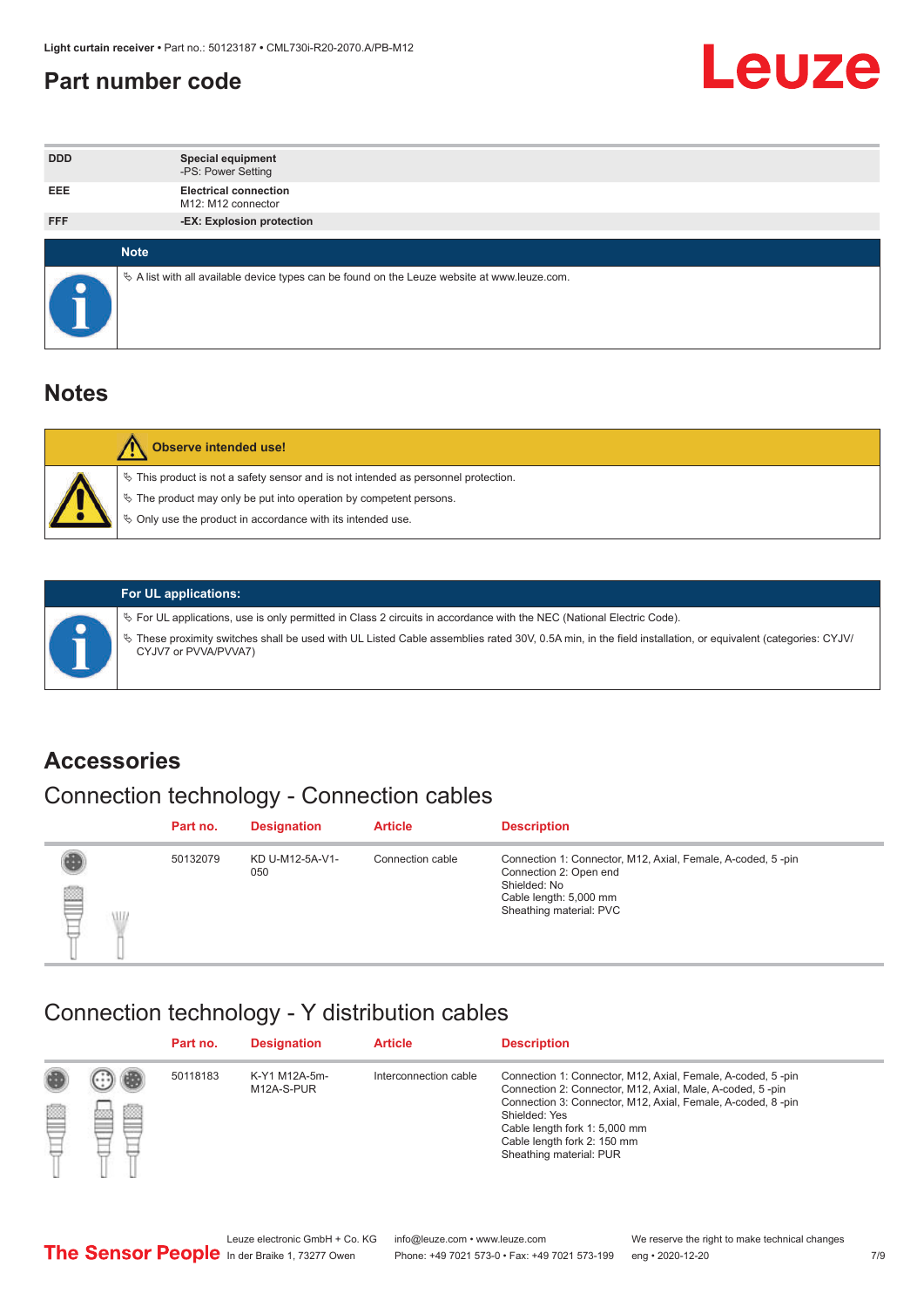#### **Accessories**

## **Leuze**

|   |        | Part no. | <b>Designation</b>           | <b>Article</b>        | <b>Description</b>                                                                                                                                                                                                                                                                             |
|---|--------|----------|------------------------------|-----------------------|------------------------------------------------------------------------------------------------------------------------------------------------------------------------------------------------------------------------------------------------------------------------------------------------|
| 您 | ×<br>一 | 50123265 | K-YPB M12A-5m-<br>M12A-S-PUR | Interconnection cable | Suitable for interface: PROFIBUS DP<br>Connection 1: Connector, M12, Axial, Male, B-coded, 5-pin<br>Connection 2: Cable with connector, M12, Axial, Female, B-coded, 5-pin<br>Connection 3: Cable with connector, M12, Axial, Male, B-coded, 5-pin<br>Shielded: Yes<br>Sheathing material: PUR |

#### Mounting technology - Mounting brackets

|                                                 | Part no. | <b>Designation</b> | <b>Article</b>      | <b>Description</b>                                                                                                                                                                                                        |
|-------------------------------------------------|----------|--------------------|---------------------|---------------------------------------------------------------------------------------------------------------------------------------------------------------------------------------------------------------------------|
| $\frac{1}{2} \sum_{n=1}^{\infty} \frac{1}{n^2}$ | 50142900 | BT 700M.5-2SET     | Mounting device set | Design of mounting device: Bracket mounting<br>Fastening, at system: Through-hole mounting, T slotted hole<br>Mounting bracket, at device: Screw type, Sliding block<br>Type of mounting device: Rigid<br>Material: Steel |

## Mounting technology - Swivel mounts

| Part no. | <b>Designation</b> | <b>Article</b>       | <b>Description</b>                                                                                                                                          |
|----------|--------------------|----------------------|-------------------------------------------------------------------------------------------------------------------------------------------------------------|
| 429046   | <b>BT-2R1</b>      | Mounting bracket set | Fastening, at system: Through-hole mounting<br>Mounting bracket, at device: Clampable<br>Type of mounting device: Turning, 360°<br>Material: Metal, Plastic |

#### Configuration devices

| Part no. | <b>Designation</b>             | <b>Article</b>  | <b>Description</b>                                                       |
|----------|--------------------------------|-----------------|--------------------------------------------------------------------------|
| 50121098 | SET MD12-US2-IL1.1<br>$+$ Zub. | Diagnostics set | Interface: USB<br>Connections: 2 Piece(s)<br>Degree of protection: IP 20 |

#### Services

| Part no. | <b>Designation</b> | <b>Article</b>   | <b>Description</b>                                                                                                                                                                                                                                                                                                                                                                                                              |
|----------|--------------------|------------------|---------------------------------------------------------------------------------------------------------------------------------------------------------------------------------------------------------------------------------------------------------------------------------------------------------------------------------------------------------------------------------------------------------------------------------|
| S981001  | CS10-S-110         | Start-up support | Details: Performed at location of customer's choosing, duration: max. 10<br>hours.<br>Conditions: Devices and connection cables are already mounted, price not<br>including travel costs and, if applicable, accommodation expenses.<br>Restrictions: No mechanical (mounting) and electrical (wiring) work<br>performed, no changes (attachments, wiring, programming) to third-party<br>components in the nearby environment. |
| S981005  | CS10-T-110         | Product training | Details: Location and content to be agreed upon, duration: max. 10 hours.<br>Conditions: Price not including travel costs and, if applicable, accommodation<br>expenses.<br>Restrictions: Travel costs and accommodation expenses charged separately<br>and according to expenditure.                                                                                                                                           |